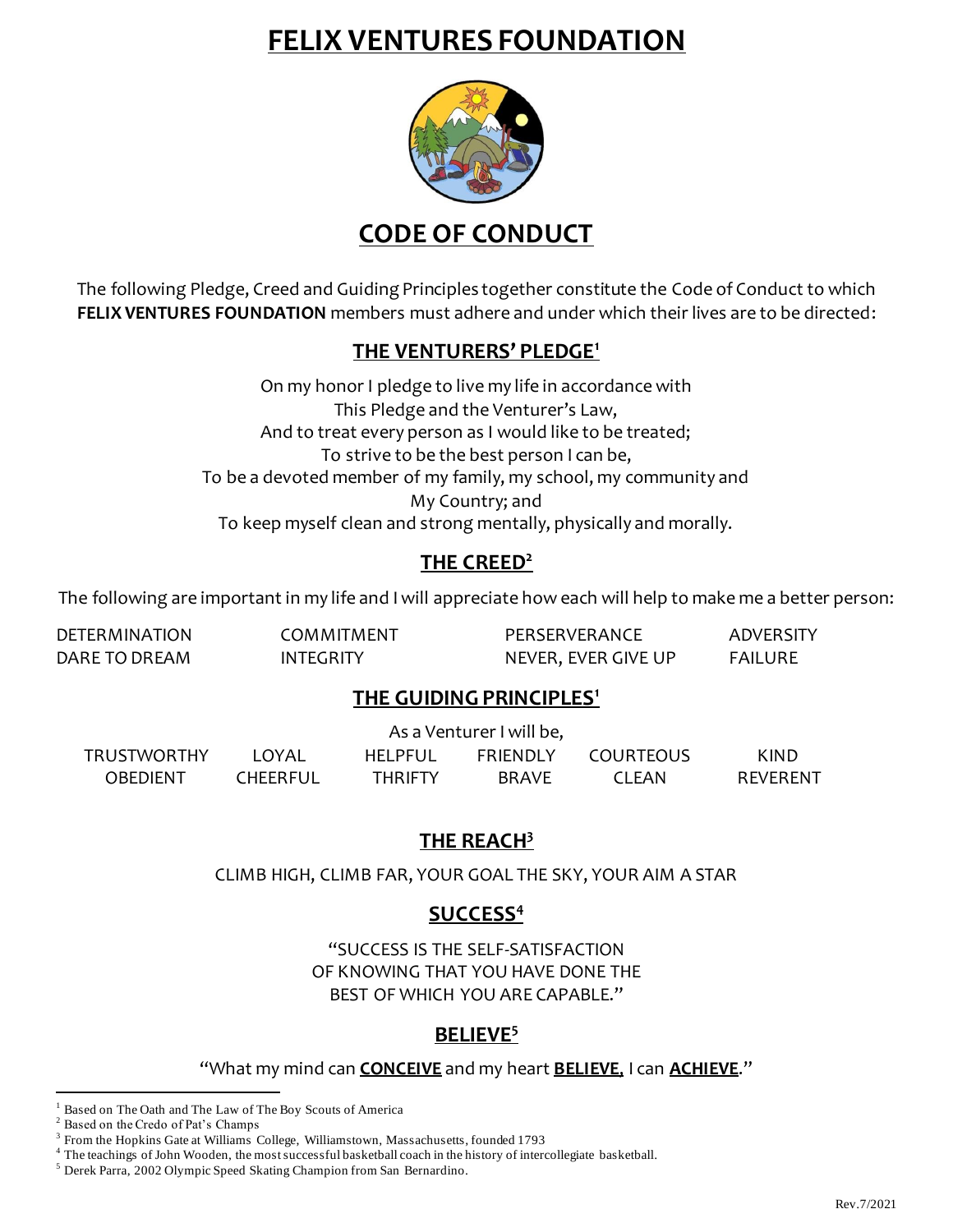# **FELIX VENTURES FOUNDATION**



### **VENTURER'S COPY**

As a condition of my being a member of Felix Ventures Foundation, I hereby agree that:

- 1. I have read and understand this Code of Conduct, agree to live by the principles embodied therein, and agree that it is my obligation to assure that all Venturers do also. I understand and agree that I am to report any who I observe breaching this code;
- 2. I will at all times during any Felix Ventures Foundation activities conduct myself in a dignified and appropriate manner;
- 3. I agree to not use profanity at all times during the trip or event;
- 4. I agree not to use or possess any illegal drugs or prescription medication without doctor's prescription, to consume any beverages containing alcohol of any kind, or to join any gang and or participate in any gang activities;
- 5. I understand and agree that I am not to participate in any illegal activities and abide all United State-Federal, California State and Hacienda-La Puente Unified School District laws, rules and regulations;
- 6. I will at all times dress neatly and appropriately for the occasion;
- 7. I agree to only use video and photography cameras during Venture activities (No Phones Allowed). General electronics (Phones, gaming devices etc.) are allowed in vehicles while driving to and from activities; and
- 8. I will always seek to bring honor and respect to Felix Ventures Foundation, to Workman High School, to my fellow Venturers and myself.
- 9. I will follow this Code of Conduct at all times even when I am not participating in a Felix Ventures Foundation activity. I understand that as a Venturer, I now represent the program at all times and agree to act accordingly.